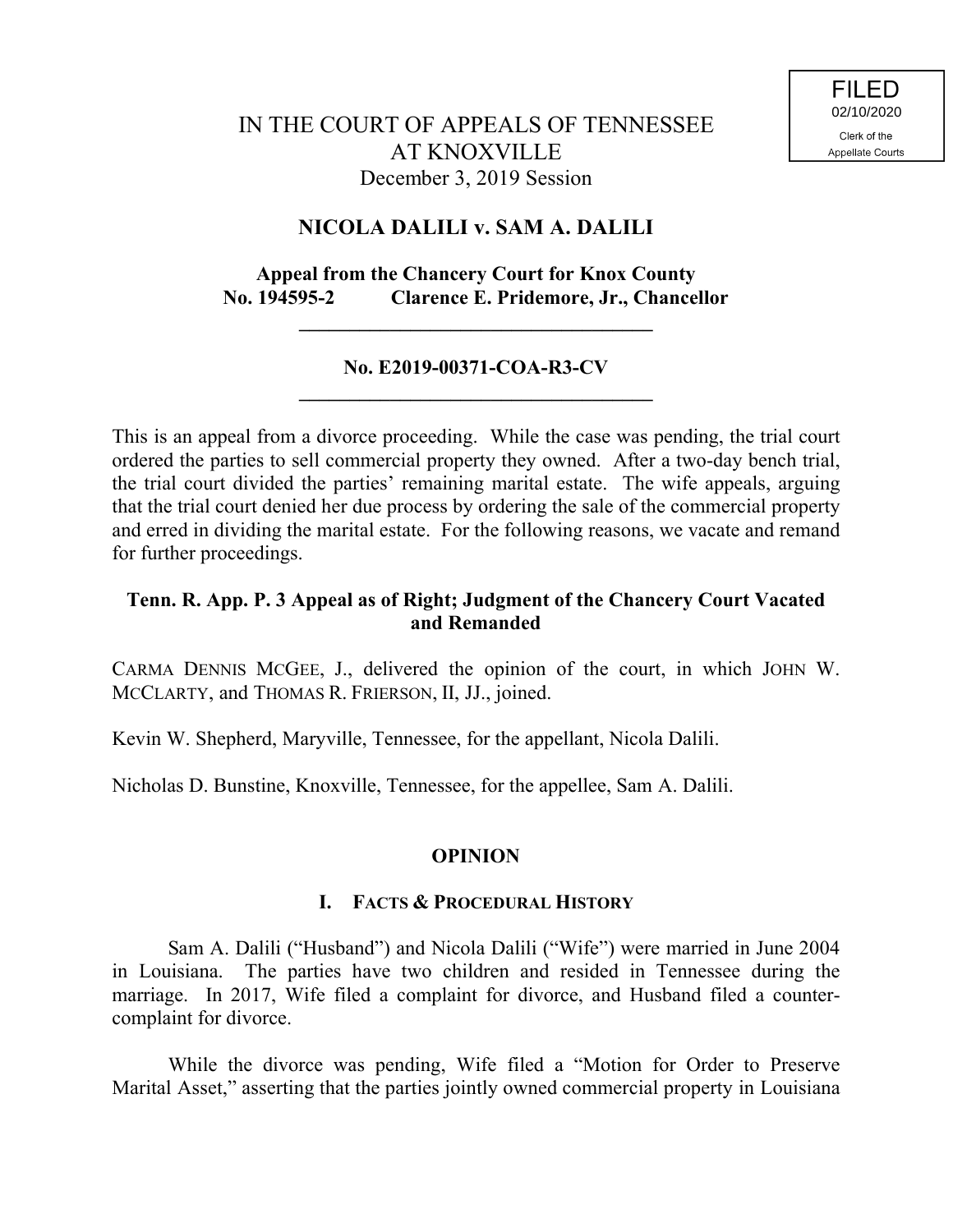and that a trust account should be established to receive the business income from the property. Wife subsequently filed a petition for contempt, alleging that Husband was attempting to sell the Louisiana property in violation of the automatic temporary injunctions that apply once a divorce complaint is filed and served. *See* Tenn. Code Ann. § 36-4-106(d). Husband filed a counter-petition for immediate sale of the Louisiana property, arguing that an immediate sale was necessary in order to save the parties from financial ruin.

A hearing was held on October 2, 2018. We do not have a transcript of the hearing in the record before us, but the trial court's written order from the hearing states, in pertinent part:

This matter came to be heard on the  $2<sup>nd</sup>$  day of October, 2018, before the Honorable Clarence E. Pridemore, Jr., Chancellor for the Knox County Chancery Court, Division II, upon the Defendant's Counter-Petition for Immediate Sale of the Louisiana Property, upon the arguments of counsel, and after hearing from the Defendant on direct examination, and prior to Plaintiff's counsel finishing his cross examination, the trial court stopped the proceeding and stated that he was ready to rule on Defendant's Motion, and upon Plaintiff's counsel['s] objection to same inasmuch as he had not put on all of his proof in opposition to the Motion, and upon the record as a whole, all of which the Court

ORDERS, as follows.

1. That the Defendant's Counter-Petition for Immediate Sale of the Louisiana Property shall be granted.

. . . .

The trial court ordered the parties to accept a pending offer to purchase the Louisiana property for \$690,000. Each of the parties was to receive \$25,000 from the proceeds of the sale, and the remainder was to be placed in a trust account pending the final hearing. The property was sold as ordered.

The parties stipulated to grounds for divorce, reached an agreement as to parenting issues, and did not seek alimony. The trial court held a two-day bench trial as to the marital property issues. A final decree of divorce was entered on February 1, 2019. In the order, the trial court valued the marital residence at \$375,000 but found that Husband had "a separate interest in this property in the amount of \$64,500.00." The trial court did not explain the nature of this "separate interest" or why it classified the interest as such. The trial court awarded all of the remaining assets or debts to one party or the other, but it did not provide any explanation for its decision or mention any of the statutory factors relevant to dividing a marital estate. Wife timely filed a notice of appeal.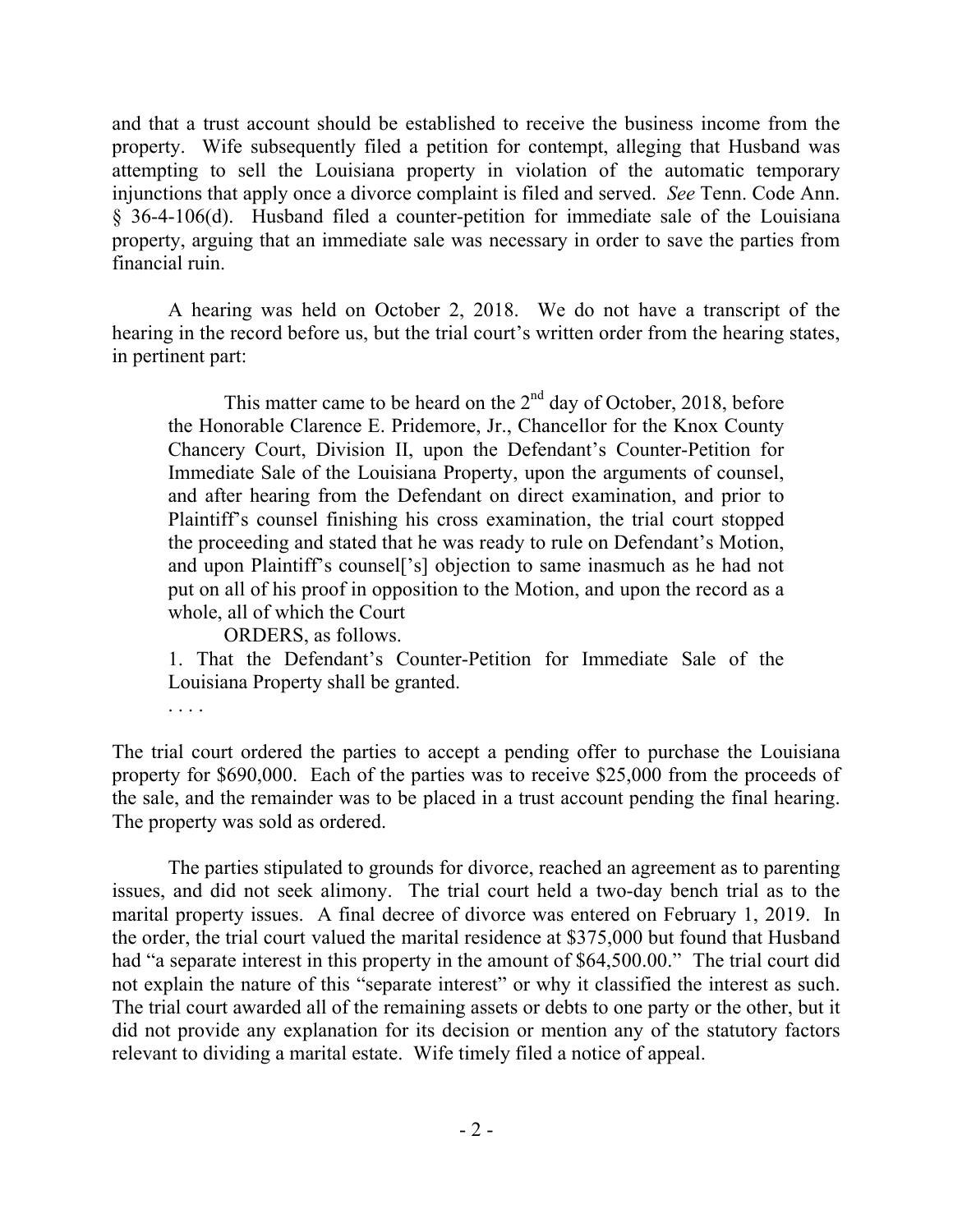### **II. ISSUES PRESENTED**

Wife presents the following issues, which we have slightly restated, for review on appeal:

- 1. Whether the trial court denied Wife due process by prohibiting her from testifying at the pre-trial motion hearing and not allowing her counsel to fully cross-examine Husband regarding the sale of the commercial property;
- 2. Whether the trial court erred in classifying Husband's \$64,500 contribution toward the down payment on the marital home as separate property;
- 3. Whether the trial court failed to make an equitable division of marital assets guided by the applicable statutory factors and supported by a preponderance of the evidence as indicated through findings of fact and conclusions of law.

For the following reasons, we vacate and remand for further proceedings.

### **III. DISCUSSION**

### *A. Sale of the Commercial Property*

The first issue Wife raises is whether the trial court erred by stopping the pre-trial hearing and ordering the sale of the commercial property without allowing her to testify or permitting her counsel to finish cross-examining Husband. Wife alleges that such action violated her procedural due process rights. However, she candidly admits on appeal that she "knows of no practical remedy as a result of said ruling since the building was sold, other than asking this Court to find that such trial practice[] is a denial of her fundamental right."

"Tennessee courts follow self-imposed rules of judicial restraint so that they stay within their province 'to decide, not advise, and to settle rights, not to give abstract opinions.'" *Hooker v. Haslam*, 437 S.W.3d 409, 417 (Tenn. 2014) (quoting *Norma Faye Pyles Lynch Family Purpose LLC v. Putnam Co*., 301 S.W.3d 196, 203 (Tenn. 2009)). An issue becomes moot if "the parties no longer have a continuing, real, live, and substantial interest in the outcome." *Id.* If the occurrence of a subsequent event "prevents the prevailing party from receiving meaningful relief in the event of a favorable judgment," the issue is moot. *City of Memphis v. Hargett*, 414 S.W.3d 88, 96 (Tenn. 2013).

Here, the trial court admittedly stopped the hearing abruptly and ordered the property sold, but the parties agree that the property was in fact sold in accordance with the trial court's order. At this stage, even if we believed that the trial court committed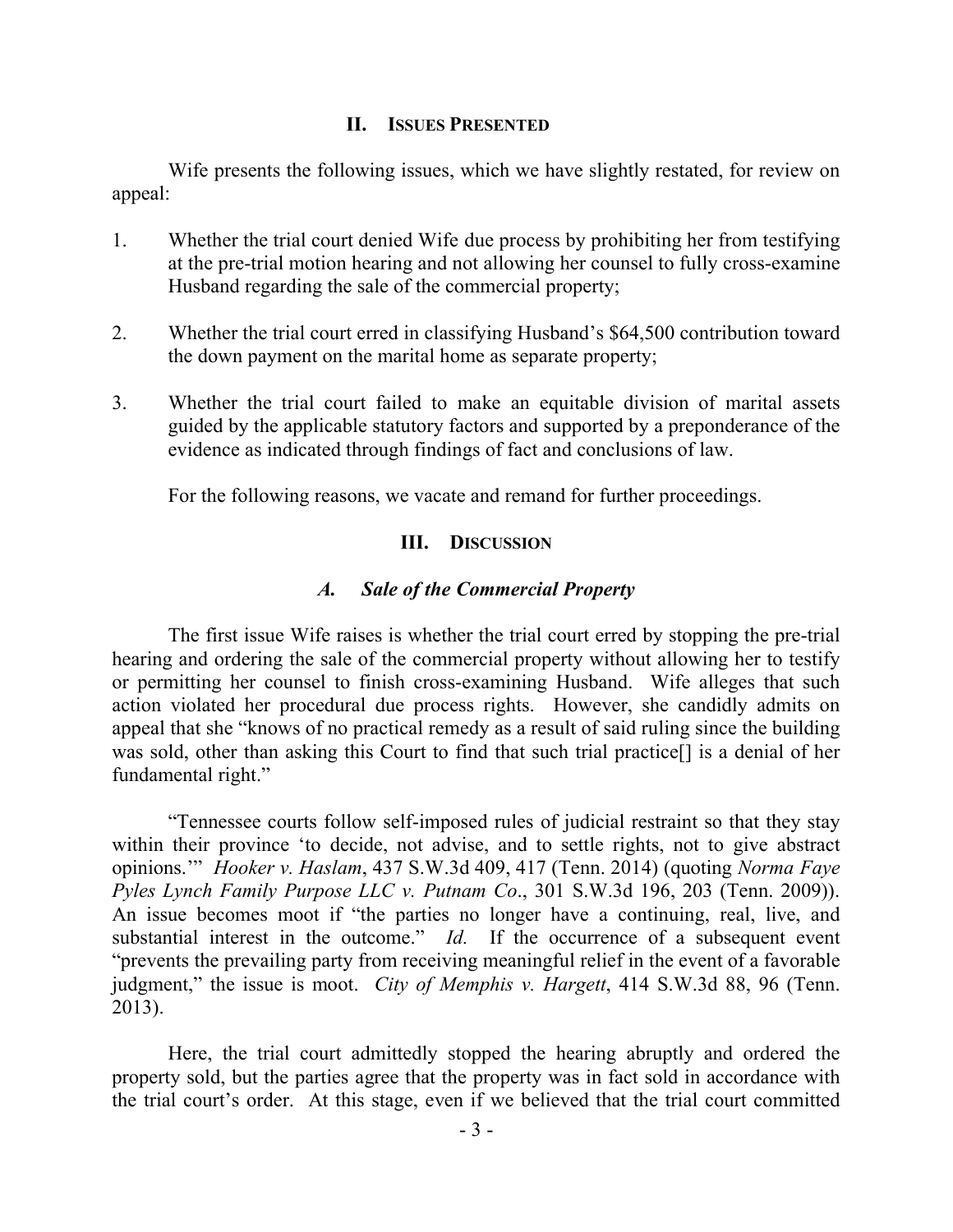reversible error, "it is unclear what meaningful relief lies within the power of this court to give" Wife at this point. *In re A.G.*, No. M2007-0799-COA-R3-JV, 2009 WL 3103843, at \*5 (Tenn. Ct. App. Sept. 28, 2009) (deeming an issue regarding a sentence moot when it had already been served). Counsel for Wife acknowledged during oral argument before this Court that his due process argument raised "an issue that I don't think we can resolve at this point." He also conceded that he made a "strategic" choice not to pursue an interlocutory appeal from the trial court's ruling regarding the sale of the property because he feared that doing so might cause a delay of the upcoming divorce trial.

This Court faced a similar situation in *Gleaves v. Gleaves*, No. M2007-01820- COA-R3-CV, 2008 WL 4922533, at \*3 (Tenn. Ct. App. Nov. 13, 2008), wherein a wife contended that the trial court erred in ordering the marital home sold at auction after initially telling the parties otherwise and considering that she wished to remain in the home with the children. We explained that "the property has already been sold and the proceeds distributed; consequently, it is unnecessary for us to decide this issue, since our ability to fashion appropriate relief in the event we found the court in error would be limited." *Id.* 

 For the same reasons, we deem Wife's due process argument moot and do not reach the merits of the issue on appeal.

#### *B. Sufficiency of the Trial Court's Findings*

Next, we turn to Wife's issues regarding the classification and division of the marital estate. The trial court found that Husband had "a separate interest" in the marital home valued at \$64,500, but it did not provide any explanation for this classification. The trial court also failed to provide any justification for its division of the marital estate. It did not reference the statutory factors found in Tennessee Code Annotated section 36- 4-121(c) or make any findings that would substantively align with those factors.<sup>1</sup>

 $\overline{a}$ 

<sup>&</sup>lt;sup>1</sup> Tennessee Code Annotated section  $36-4-121(c)$  provides:

<sup>(</sup>c) In making equitable division of marital property, the court shall consider all relevant factors including:

<sup>(1)</sup> The duration of the marriage;

<sup>(2)</sup> The age, physical and mental health, vocational skills, employability, earning capacity, estate, financial liabilities and financial needs of each of the parties;

<sup>(3)</sup> The tangible or intangible contribution by one (1) party to the education, training or increased earning power of the other party;

<sup>(4)</sup> The relative ability of each party for future acquisitions of capital assets and income; (5)(A) The contribution of each party to the acquisition, preservation, appreciation, depreciation or dissipation of the marital or separate property, including the contribution of a party to the marriage as homemaker, wage earner or parent, with the contribution of a party as homemaker or wage earner to be given the same weight if each party has fulfilled its role;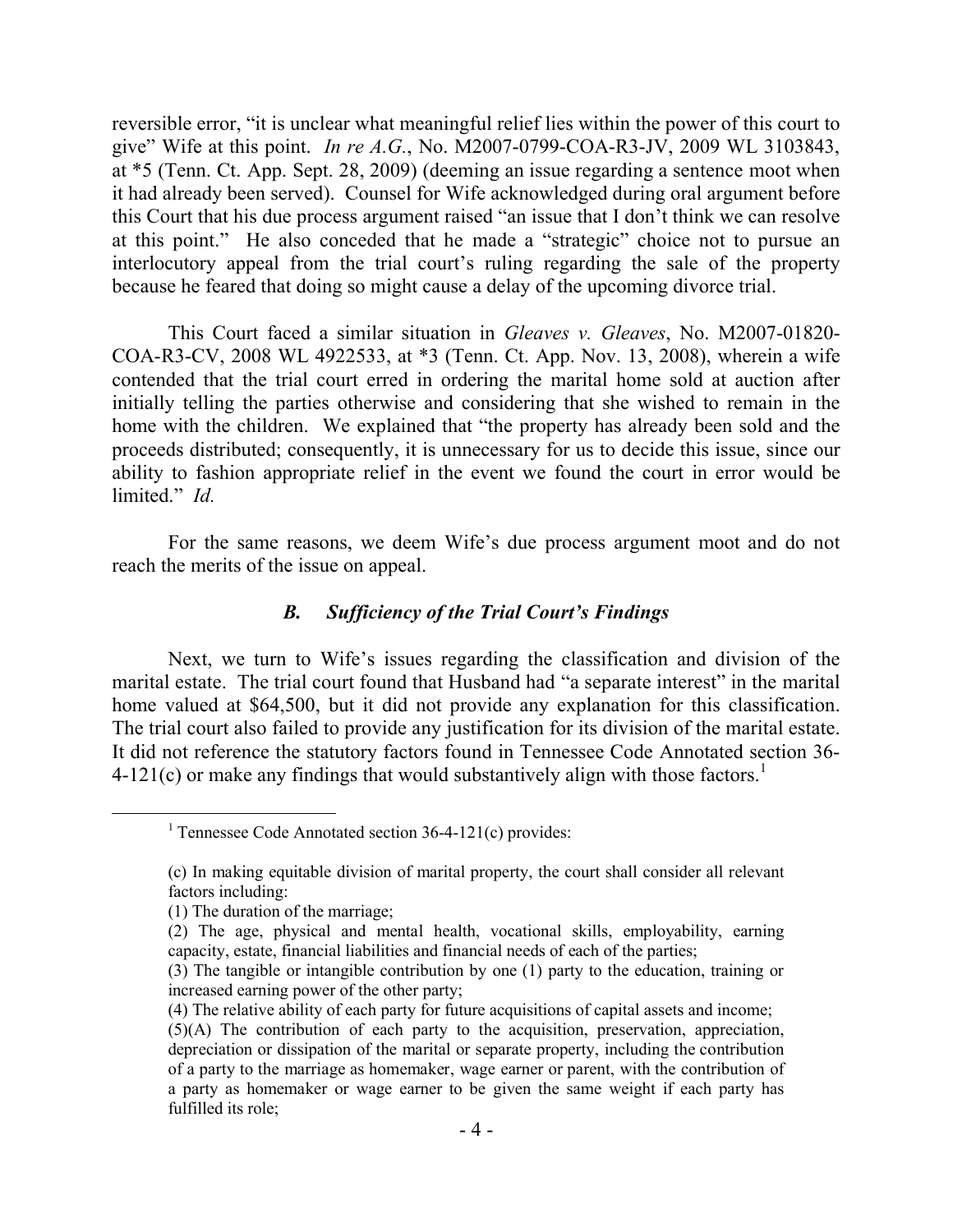Tennessee Rule of Civil Procedure 52.01 provides, in pertinent part, "In all actions tried upon the facts without a jury, the court shall find the facts specially and shall state separately its conclusions of law and direct the entry of the appropriate judgment." Such findings and conclusions are required "irrespective of whether a party specifically requests them." *Long v. Long*, No. E2018-01868-COA-R3-CV, 2019 WL 3986281, at \*7 (Tenn. Ct. App. Aug. 23, 2019). This Court has repeatedly emphasized the importance of such findings "within the specific context of addressing the classification, valuation, and division of a marital estate." *Id.* (listing ten cases as examples). "Simply stating the trial court's decision, without more, does not fulfill this mandate.'" *Id.* (quoting *Trezevant v. Trezevant*, 568 S.W.3d 595, 621-22 (Tenn. Ct. App. 2018)). "There is no bright-line test by which to assess the sufficiency of factual findings, but 'the findings of fact must include as much of the subsidiary facts as is necessary to disclose to the reviewing court the steps by which the trial court reached its ultimate conclusion on each factual issue.'" *Lovlace v. Copley*, 418 S.W.3d 1, 35 (Tenn. 2013) (citing 9C *Fed. Practice & Procedure* § 2579, at 328). Otherwise, appellate courts are "left to wonder" about the basis for the trial court's decision. *Smith v. Smith*, No. E2017-00515-COA-R3-CV, 2017 WL 6467153, at \*5 (Tenn. Ct. App. Dec. 18, 2017) (quoting *In re K.H.*, No. W2008-01144- COA-R3-PT, 2009 WL 1362314, at \*8 (Tenn. Ct. App. May 15, 2009)).

"'Generally, the appropriate remedy when a trial court fails to make appropriate findings of fact and conclusions of law is to vacate the trial court's judgment and remand the cause to the trial court for written findings of fact and conclusions of law.'" *Long*, 2019 WL 3986281, at \*9 (quoting *Swafford v. Swafford*, No. E2017-00095-COA-R3-CV, 2018 WL 1410900, at \*6 (Tenn. Ct. App. Mar. 21, 2018)). This Court has repeatedly found this remedy appropriate with respect to marital property issues. *See id.* "Even though the division of a marital estate is left to the trial court's discretion, the decision must be guided by a careful consideration of the relevant statutory factors." *Cox v. Cox*, No. E2016-01097-COA-R3-CV, 2017 WL 6517596, at \*5 (Tenn. Ct. App. Dec. 20, 2017). "The equitable division of marital property is a fact-intensive inquiry, and in the absence of sufficient findings of fact and conclusions of law regarding the classification of all property at issue, we cannot determine whether the overall distribution of marital

 $\overline{a}$ 

. . . .

<sup>(6)</sup> The value of the separate property of each party;

<sup>(7)</sup> The estate of each party at the time of the marriage;

<sup>(8)</sup> The economic circumstances of each party at the time the division of property is to become effective;

<sup>(9)</sup> The tax consequences to each party, costs associated with the reasonably foreseeable sale of the asset, and other reasonably foreseeable expenses associated with the asset;

<sup>(10)</sup> In determining the value of an interest in a closely held business or similar asset, all relevant evidence, including valuation methods typically used with regard to such assets without regard to whether the sale of the asset is reasonably foreseeable. . . . .;

<sup>(11)</sup> The amount of social security benefits available to each spouse; and

<sup>(12)</sup> Such other factors as are necessary to consider the equities between the parties.